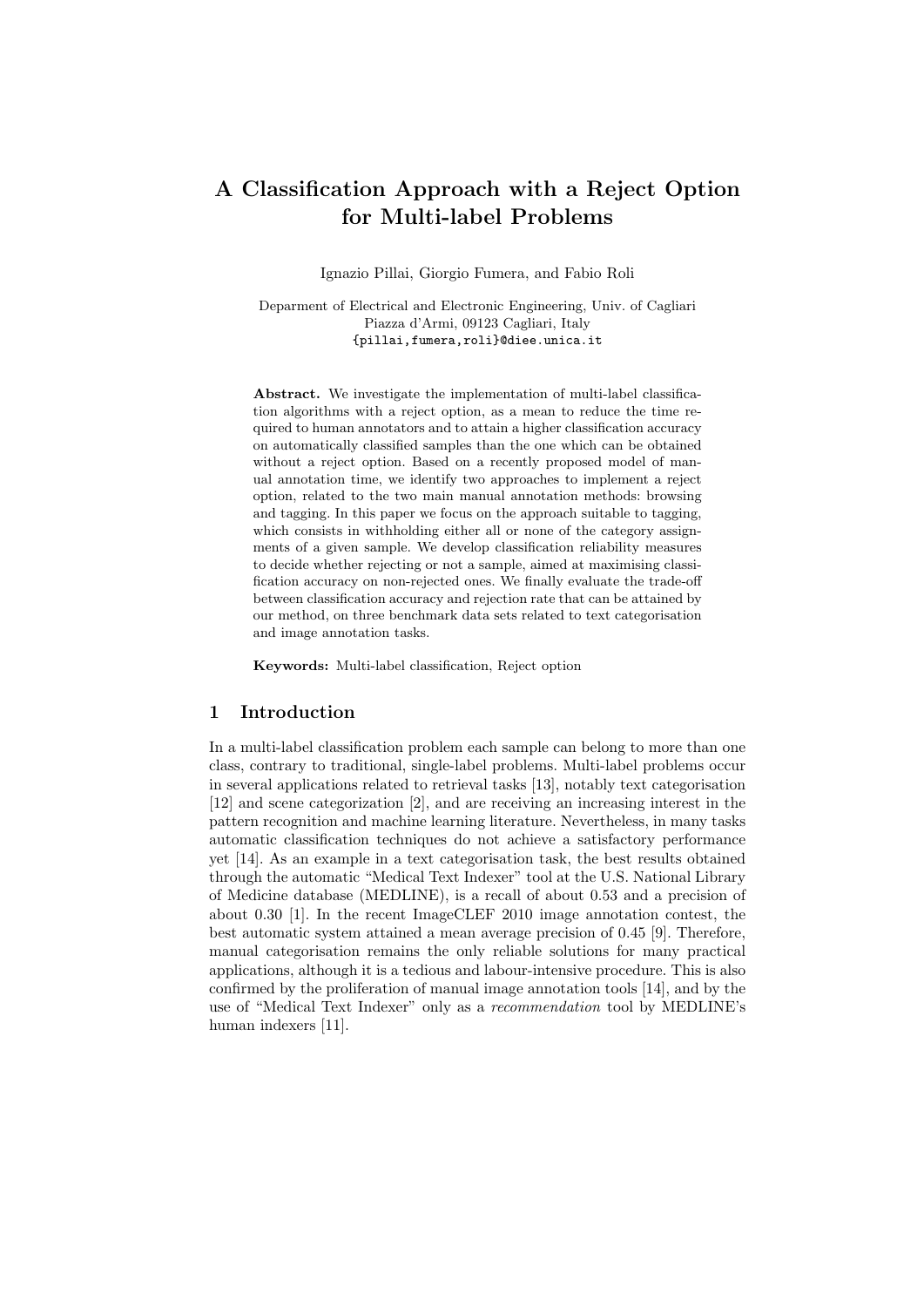Based on the above premises, in this paper we investigate a hybrid manual– automatic annotation approach inspired by the reject option used in single-label classifiers. The reject option consists in withholding the automatic classification of a sample, if the decision is not considered reliable enough. It is a mean to limit excessive misclassifications, at the expense either of a manual post-processing of rejections, or of their automatic handling by a more accurate but also computationally more costly classifier, and requires therefore a trade-off between the accuracy attainable on non-rejected samples and the amount (cost) of rejections [4, 10]. Analogously, in multi-label problems a classifier with a reject option could automatically take decisions on category assignments deemed reliable for a given sample, and could withheld and leave to a manual annotator only the ones deemed unreliable. This could allow a classifier to attain a high classification performance on non-withheld decisions, which should be traded for the cost of manual annotation of withheld decisions.

However, the theory and implementations of the reject option proposed so far in the pattern recognition literature have been developed only for single-label classifiers and only under the framework of the minimum risk theory. They can not be applied to multi-label classifiers, whose performance measures are based on precision and recall, and do not take into account the cost of correct/incorrect decisions. Therefore, in this paper we will first discuss how a reject option can be implemented in multi-label classifiers, based on the analysis of the cost (time) of manual labelling given in [14]. In Sect. 2 we show that this analysis suggests two possible implementations: rejecting all the category assignments of a sample, or only a subset of them. The latter option has already been proposed in previous works by the authors, although it was not not rigorously motivated [6, 7]. Therefore, in this paper we focus on the former option. In Sect. 3 we discuss how classification accuracy on non-rejected samples can be measured in terms of precisions and recall, and in Sect. 4 we derive two methods to maximise such accuracy for a given fraction of rejected samples, namely a given cost of manual annotation. The trade-off between classification accuracy and the fraction of rejected samples is experimentally evaluated in Sect. 5 on three benchmark data sets related to a text categorisation and to an image annotation task.

# 2 Rejection criteria for multi-label problems

Single-label classification problems with a reject option were formalized under the framework of the minimum risk theory in [4]. Denoting the costs of correct classifications, rejections, and misclassifications respectively as  $\lambda_C$ ,  $\lambda_R$  and  $\lambda_E$ (with  $\lambda_C < \lambda_R < \lambda_E$ ), the expected classification cost is minimized by assigning a sample to the class with the maximum a posteriori probability, if such probability is higher than  $(\lambda_E - \lambda_R)/(\lambda_E - \lambda_C)$ , and otherwise in rejecting it. This framework does not fit multi-label problems, whose performance measures are given in terms of precision and recall, which are not related to classification costs (see Sect. 3). To devise an implementation of a reject option in multi-label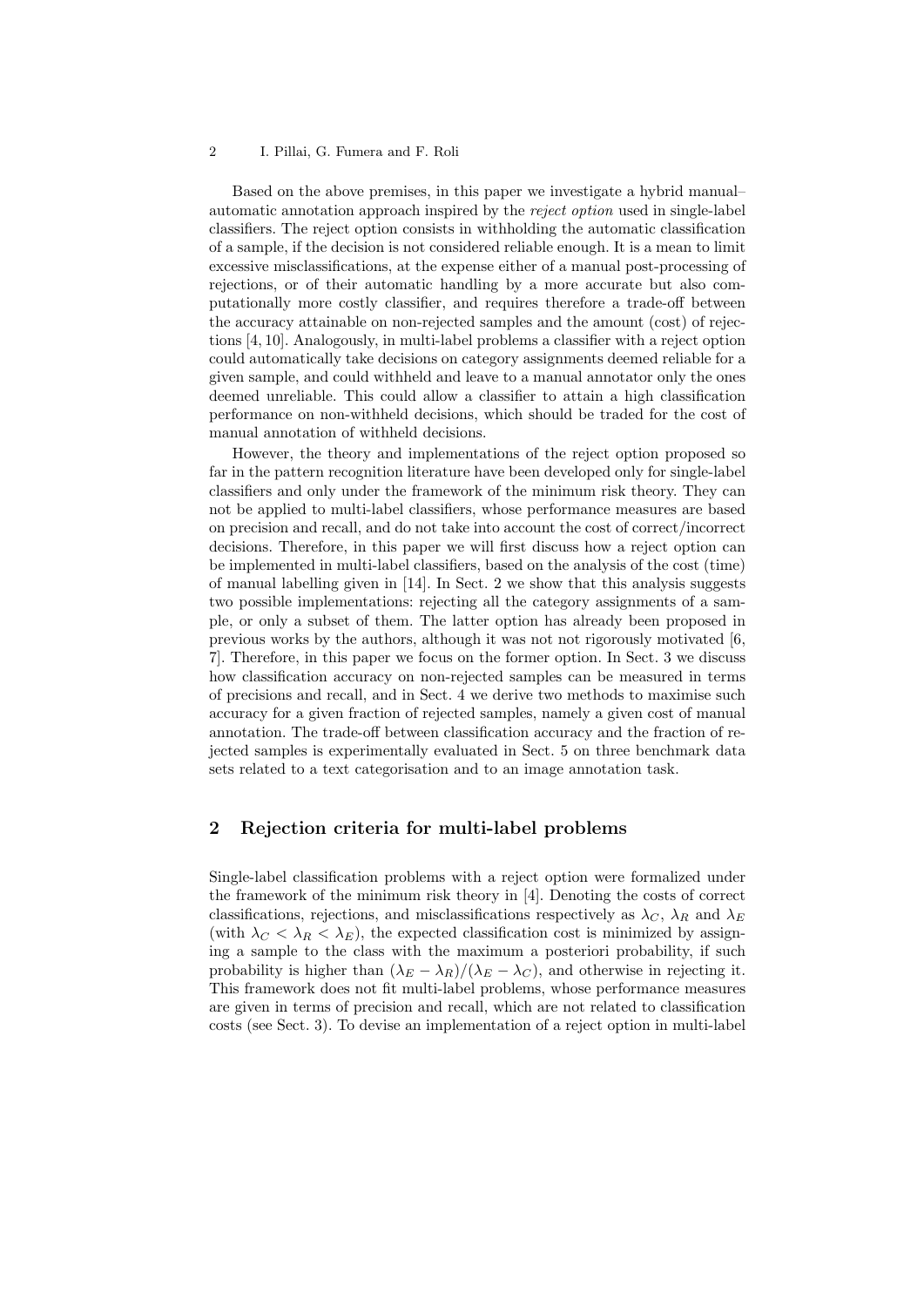## A Classification Approach with a Reject Option for Multi-label Problems 3

problems, one issue to address is how to evaluate the cost of manually handling withheld category assignments.

The cost of manual annotation clearly depends on the annotation time. A model of the annotation time has been proposed in [14], for two possible annotation procedures: tagging, which consists in labelling a sample according to a given set of categories (keywords or "tags"), and browsing, in which the relevance has to be decided for a whole set of samples to one category at a time. According to [14], the annotation time of tagging and browsing is:

$$
t_{\text{tagging}} = M \cdot (\overline{K} \cdot t_f + t_s), \qquad t_{\text{browsing}} = \sum_{k=1...N} (M_p^k \cdot t_p + M_n^k \cdot t_n) ,
$$

where  $N$  is the number of categories,  $M$  is the number of samples,  $t_s$  is the so called "initial setup" time to analyse a sample,  $t_f$  is the time to assign one label,  $\overline{K}$  is the average number of labels per sample,  $M_p^k$  and  $M_n^k$  are respectively the number of samples which belong and do not belong to the  $k$ -th category, while  $t_p$ and  $t_n$  are the time for deciding whether or not a sample belongs to a category. The most efficient procedure among tagging and browsing can be made on the basis of the values of the above parameters, according to the task at hand [14].

The above model of manual annotation time suggests two main approaches to implement a reject option in multi-label classifiers, aimed at trading the classification accuracy on automatically assigned labels for the cost of manually processing category assignments withheld by a classifier:

- 1. In tasks where tagging is used, the manual annotation time of withheld category assignments can be directly controlled by setting a constraint to the number of samples which contain withheld assignments, which corresponds to the term M. Accordingly, in this case it make sense to reject either all or none of the assignments of a sample, rather than only a subset of them.
- 2. In tasks where browsing is used, the manual annotation time of withheld category assignments can be controlled by setting a constraint on the number of samples which contain withheld assignments, independently for each category, which correspond to  $M_p^k$  and  $M_n^k$ . In this case it makes sense to withheld for each sample only a subset of its category assignments (not necessarily all of them), obviously the most unreliable ones.

In the former approach, the objective is clearly to maximise classification accuracy on non-rejected samples, with a constraint on the maximum fraction of rejected samples. In the latter approach, the objective is instead to maximise classification accuracy on non-withheld decisions, with a constraint on the maximum fraction of withheld decisions for each individual category. In both cases, the effectiveness of a reject option has to be evaluated in terms of the attainable trade-off between the accuracy of the classifier on non-withheld category assignments, and the cost (annotation time) of withheld ones, taking into account the application requirements of the task at hand.

An implementation of the latter approach has already been investigated by the authors in [6, 7], although it was not motivated by the above arguments. Therefore, in this paper we focus on the former implementation.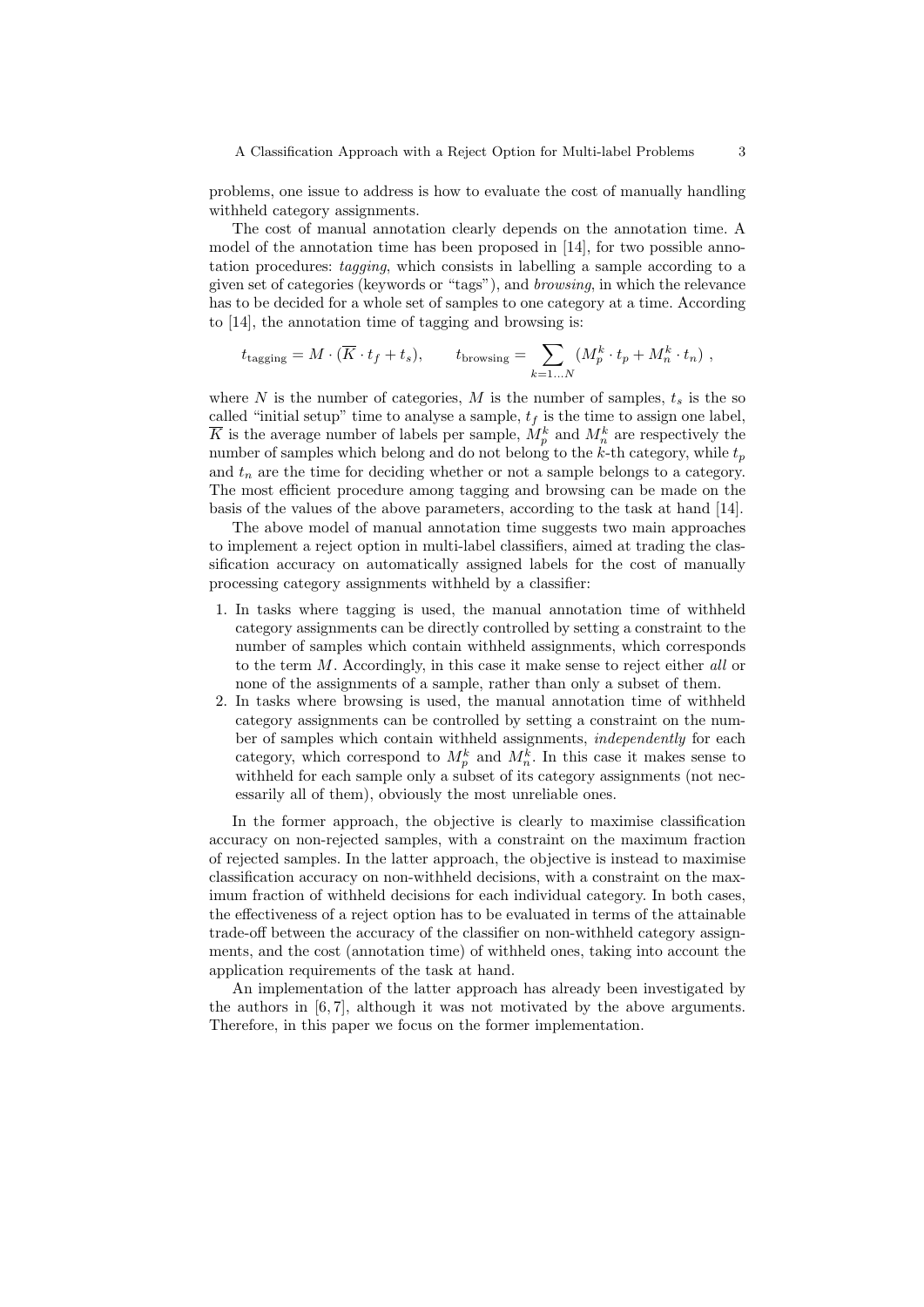# 3 Accuracy of multi-label classifiers with a reject option

In this section we discuss how to evaluate the accuracy of a multi-label classifier in presence of withheld category assignments. To this aim we first introduce accuracy measures based on precision and recall.

In the field of information retrieval, *precision* is the probability that a retrieved document is relevant to a given query or topic, while recall is the probability that a relevant document is retrieved. In a multi-label classification problem, each class corresponds to a distinct topic. Denoting the set of categories as  $\Omega = {\omega_1, \ldots, \omega_N}$ , and the feature vector of a sample as  $\mathbf{x} \in X \subseteq \mathbb{R}^n$ , where n is the size of the feature space  $X$ , a multi-label classifier implements a decision function  $f: X \to \{+1, -1\}^N$ , where the value  $+1$  (-1) in the k-th element of  $f(\mathbf{x})$  means that the sample **x** is labelled as (not) belonging to  $\omega_k$ . Accordingly, precision for the k-th class, denoted as  $p_k$ , is the probability that a sample belongs to  $\omega_k$ , given that it is labelled as such:  $p_k = P(\mathbf{x} \in \omega_k | f_k(\mathbf{x}) = 1)$ . Recall  $(r_k)$  is the probability that a sample is correctly labelled as belonging to  $\omega_k$ :  $r_k = P(f_k(\mathbf{x}) = 1 \mid \mathbf{x} \in \omega_k)$ . Ideally, both precision and recall should equal 1. However, in practice a higher precision can be attained only at the expense of a lower recall, and vice versa. As limit cases, labelling all samples as belonging to  $\omega_k$  leads to  $p_k = 0$  and  $r_k = 1$ , why labelling all samples as not belonging to  $\omega_k$ leads to  $p_k = 1$  and  $r_k = 0$ .

To obtain a scalar performance measure, the Van Rijsbergen's F measure is often used. For a class  $\omega_k$  it is defined as:

$$
F_{\beta,k} = \frac{1 + \beta^2}{\beta^2 / p_k + 1/r_k},\tag{1}
$$

where the parameter  $\beta \in [0, +\infty]$  weigh the relative importance of precision and recall:  $\beta$  < 1 gives a higher weight to recall, while the opposite happens for  $\beta > 1$ .

Precision and recall can be estimated from a multi-label data set as:

$$
\hat{p}_k = \frac{TP_k}{TP_k + FP_k}, \quad \hat{r}_k = \frac{TP_k}{TP_k + FN_k},\tag{2}
$$

where  $TP_k$  (true positive) and  $FP_k$  (false positive) are respectively the number of samples correctly and erroneously labelled as belonging to  $\omega_k$ , while  $FN_k$ (false negative) is the number of samples erroneously labelled as not belonging to  $\omega_k$ . The F measure can be estimated by replacing the estimates of precision and recall of eq.  $(2)$  into eq.  $(1)$ .

For a multi-label classifier, the global precision and recall over all categories can be computed either by macro- or micro-averaging the class-related values, depending on application requirements [12]. We will denote macro- and microaveraged values respectively with the superscripts 'M' and 'm'. Macro- and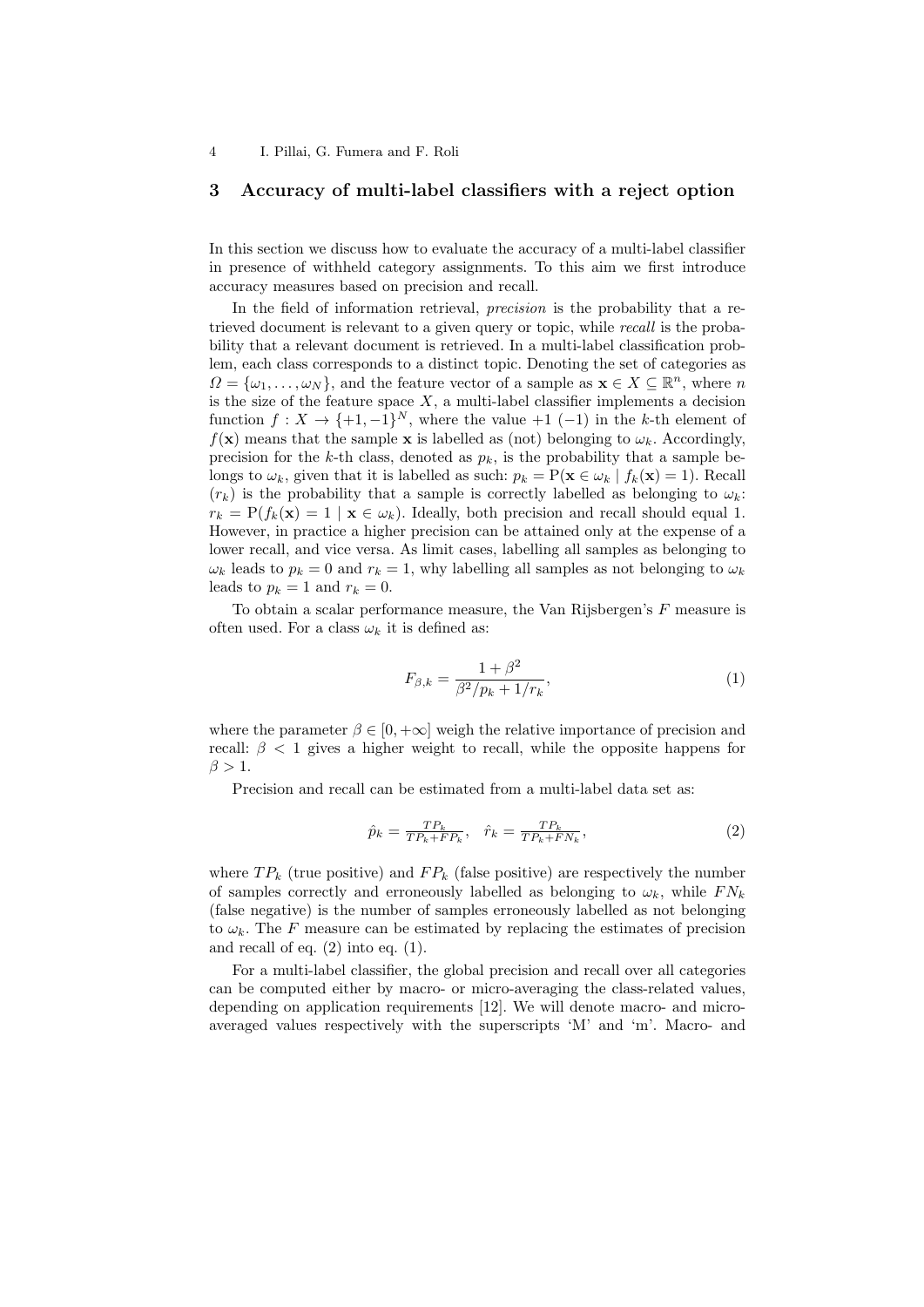micro-averaged precision and recall are defined as:

$$
\hat{p}^{\mathcal{M}} = \frac{1}{N} \sum_{k=1...N} \hat{p}_k, \qquad \hat{r}^{\mathcal{M}} = \frac{1}{N} \sum_{k=1...N} \hat{r}_k,
$$
\n(3)

$$
\hat{p}^{\mathbf{m}} = \frac{\sum_{k=1...N} TP_k}{\sum_{k=1...N} (TP_k + FP_k)}, \quad \hat{r}^{\mathbf{m}} = \frac{\sum_{k=1...N} TP_k}{\sum_{k=1...N} (TP_k + FN_k)}.
$$
 (4)

The corresponding  $F$  measure is defined as [15]:

$$
\hat{F}_{\beta}^{\mathcal{M}} = \frac{1}{N} \sum_{k=1...N} \hat{F}_{\beta,k} = \frac{1}{N} \sum_{k=1...N} (1+\beta^2) / \left( (1+\beta^2) + \frac{FP_k + \beta^2 FN_k}{TP_k} \right),
$$
 (5)

$$
\hat{F}_{\beta}^{\mathbf{m}} = \frac{1+\beta^2}{\beta^2/\hat{p}^{\mathbf{m}} + 1/\hat{r}^{\mathbf{m}}} = (1+\beta^2)/\left( (1+\beta^2) + \frac{\sum_{k=1}^{N} (FP_k + \beta^2 FN_k)}{\sum_{k=1}^{N} TP_k} \right). (6)
$$

Let us now consider how to extend the above performance measures to a multi-label classifier with a reject option. A withheld decision for a sample x and a category  $\omega_k$  can be denoted with the value 0 as the output of  $f_k(\mathbf{k})$ . In single-label problems the accuracy attained by a classifier with a reject option is evaluated as the conditional probability that a pattern is correctly classified, given that it has not been rejected. Analogously, precision and recall for a given category, when a reject option is used, can be defined only with respect to non-withheld decisions. It is easy to see that their corresponding probabilistic definition remains the standard one given at the beginning of this section, which only considers the case  $f_k(\mathbf{k}) = 1$ , thus excluding withheld assignments (namely, the case when  $f_k(\mathbf{k}) = 0$ ). Consequently, also the F measure can still be defined as in Eq. (1). The estimate of these measures on a given data set can be obtained using again Eq. (2), but taking into account only non-withheld category assignments in the computation of  $TP_k$ ,  $FN_k$  and  $FP_k$ . The micro- and macro-averaged values can be computed in the same way using Eqs.  $(3)-(6)$ .

In the rest of this paper we will consider only the  $F$  measure (both macroand micro-averaged), as it is widely used in multi-label tasks, is easier to handle being a scalar measure, and can be used to find a trade-off between precision and recall [15].

# 4 Maximising the  $F$  measure for a given cost of rejections

In this section we address the issue of how to define a decision function  $f(\mathbf{x}) =$  $\{f_1(\mathbf{x}),..., f_N(\mathbf{x})\} \in \{-1,0,+1\}^N$  for a *N*-category multi-label classifier with a reject option, with the constraint that either each or none of the  $f_k(\mathbf{x})$  equals 0, according to the approach discussed in Sect. 2. As explained in Sect. 2, the goal is to maximise the classification accuracy on non-rejected samples, with the constraint that up to a given fraction of samples can be rejected. We will denote such fraction as  $r_{\text{max}}$ .

To decide whether a given sample x has to be rejected or not, by analogy with approaches widely used in single-label problems we would like to define a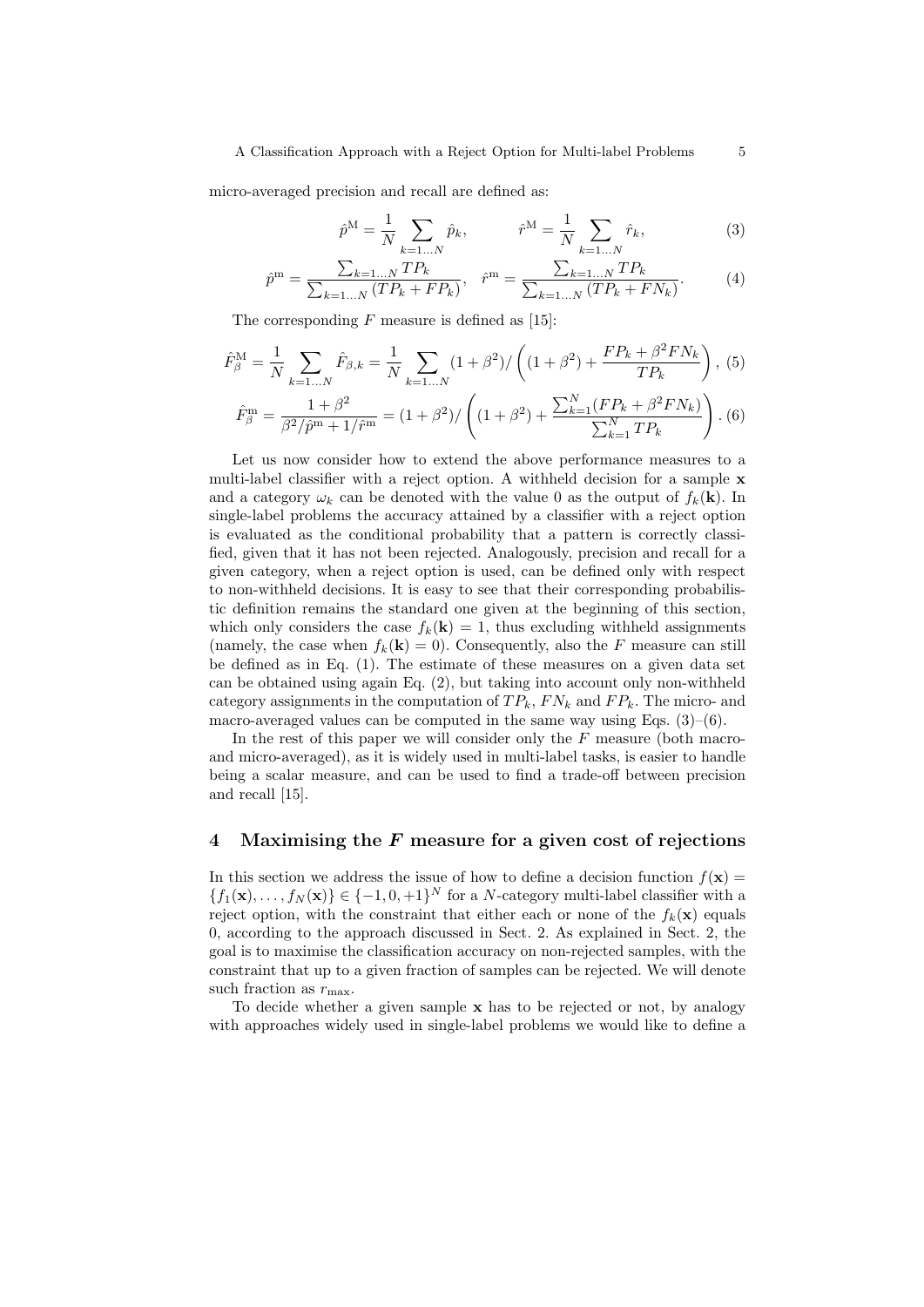measure of "classification reliability"  $R(x)$  and a rejection threshold T, such that a sample **x** is rejected if  $R(\mathbf{x}) < T$ , and is automatically classified otherwise. The value of T has to be set according to the desired rejection rate  $r_{\text{max}}$ , usually from validation data. To define a classification reliability measure, one could estimate the effect of rejecting a sample on the  $F$  measure: intuitively, the higher is the  $F$  measure obtained after rejecting a given sample  $x$  belonging to any set of samples S, the less reliable is its automatic classification. Formally, the sample  $\mathbf{x}^* \in S$  which is classified with the lowest reliability is given by:

$$
\mathbf{x}^* = \arg\max_{\mathbf{x} \in S} \hat{F}_{\beta}(S - \{\mathbf{x}\}) \tag{7}
$$

where  $\hat{F}_{\beta}(A)$  denotes the value of the F measure (either macro- or microaveraged) evaluated on the set of samples A. Accordingly,  $R(\mathbf{x})$  could be defined as a monotonic decreasing function of (an estimate of)  $\hat{F}_{\beta}(S - \{x\})$ : the higher  $\hat{F}_{\beta}(S - \{ \mathbf{x} \})$ , the less reliable the classification of **x**.

Consider first the micro-averaged F measure of Eq. (6). Maximising  $\hat{F}_{\beta}^{\text{m}}(S - )$  $\{x\}$  amounts to maximise the term

$$
\frac{TP(S) - TP(\mathbf{x})}{(FP(S) + \beta^2 FN(S)) - (FP(\mathbf{x}) + \beta^2 FN(\mathbf{x}))},
$$
\n(8)

where  $FP(Z)$  denotes the number of false positive errors made by the classifier on the set of samples Z, while the meaning of  $TP(Z)$  and  $FN(Z)$  is similar. Unfortunately, while in single-label problems the contribution of the classification outcome (either correct or wrong) of a given sample to the expected risk does not depend on the outcome of the other samples, it turns out that this does not hold for multi-label problems when classification performance is evaluated using the  $F$  measure. Indeed, it is easy to see that the value of Eq.  $(8)$  depends not only on the rejected sample  $x$ , but also on all the other samples.

Nevertheless, the analysis of Eq. (8) reveals that, under some conditions on the values of its terms, the contribution of a sample  $\bf{x}$  *does not* depend on the other samples. In particular, under such conditions it can be shown that the individual sample  $\mathbf{x}^*$  whose rejection maximises  $\hat{F}^{\text{m}}$  can be found as follows:

$$
\mathbf{x}^* = \min_{\mathbf{x} \in S} \frac{TP(\mathbf{x}) + A}{FP(\mathbf{x}) + \beta^2 FN(\mathbf{x}) + B},
$$
\n(9)

where  $A$  and  $B$  are two arbitrary positive constants.<sup>1</sup> Whether or not the conditions mentioned above hold is however unknown in practice. Therefore, (9) can be used to define only a suboptimal classification reliability measure to be used for any x. In this paper we define  $R(x)$  exactly as the right-hand side of (9):

$$
R(\mathbf{x}) = \frac{TP(\mathbf{x}) + A}{FP(\mathbf{x}) + \beta^2 FN(\mathbf{x}) + B} \tag{10}
$$

 $1$  Due to lack of space, the proof of these properties is reported here, and can be found at http://prag.diee.unica.it/pra/bib/pillai\_iciap2011\_rj.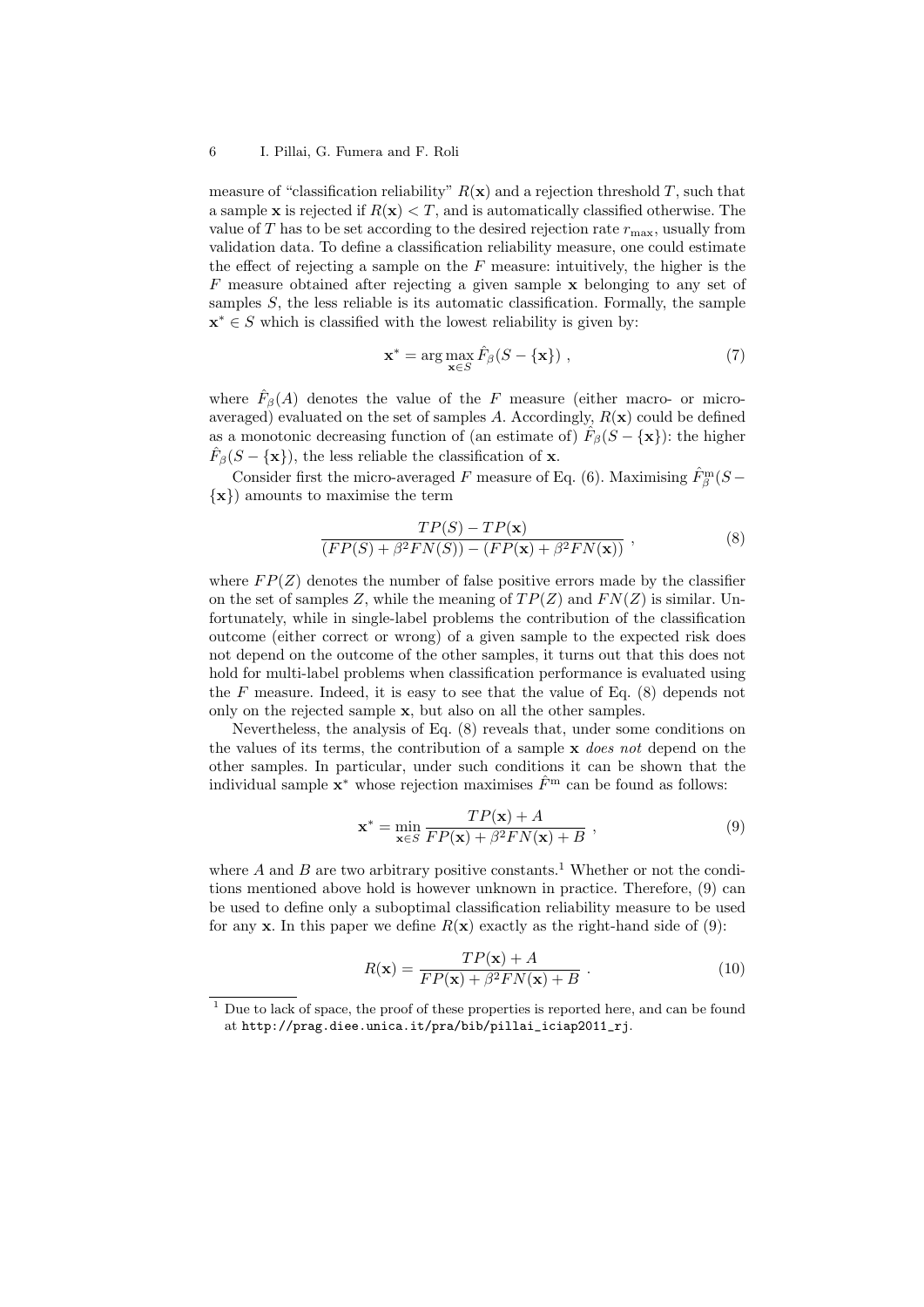As explained above, any pair of values  $A > 0$  and  $B > 0$  can be used, if the conditions mentioned above hold. To take into account the cases when they do not hold, we can set A and B such that  $R(x)$  approximates the value of expression (8). Namely, we can set  $A = \hat{TP}(S)$ ,  $B = \hat{FP}(S) + \beta^2 \hat{FN}(S)$ , where  $\hat{TP}(S)$ ,  $\hat{FP}(S)$  and  $\hat{FN}(S)$  are estimated from validation data. The values  $TP(\mathbf{x})$ ,  $FP(\mathbf{x})$  and  $FN(\mathbf{x})$  can be estimated from validation data as well. For instance,  $TP(\mathbf{x})$  (true positives) can be estimated as the number of correct category assignments on the subset of the  $K$  validation samples nearest to  $\bf{x}$ , for some K. An alternative method can be used for classifiers which provide a score  $s_k(\mathbf{x}) \in \mathbb{R}$  for each class  $\omega_k$ , as many multi-label classifiers do: one can consider for each class  $\omega_k$  the K validation samples whose scores are closest to  $s_k(\mathbf{x})$ .

Consider now the macro-averaged  $F$  measure of Eq.  $(5)$ . It is not difficult to see that using the criterion (7) to define a classification reliability measure, the contribution of a sample x is not independent on the other samples, similarly to the case of the micro-averaged F measure. However, note that  $F^{\rm M}_{\beta}$  is defined as the mean of  $F_{\beta,k}$  of the N classes. It turns out that under some conditions on  $TP_k(\mathbf{x})$ ,  $FP_k(\mathbf{x})$  and  $FN_k(\mathbf{x})$ , the analogous of Eq. (9) holds for the individual  $F_{\beta,k}$ , for any  $A_k, B_k > 0$ . As a suboptimal classification reliability measure we chose therefore to use:

$$
R(\mathbf{x}) = \frac{1}{N} \sum_{k=1...N} \frac{TP_k(\mathbf{x}) + A_k}{FP_k(\mathbf{x}) + \beta^2 FN_k(\mathbf{x}) + B_k} ,
$$
(11)

where the values  $A_k$ ,  $B_k$ ,  $FP_k(\mathbf{x})$ ,  $FN_k(\mathbf{x})$  and  $TP_k(\mathbf{x})$  can be estimated form validation data as explained above, independently for each category  $\omega_k$ .

# 5 Experimental Evaluation

The aim of our experiments was to evaluate the trade-off between automatic classification accuracy and the fraction of rejected samples that can be attained by a multi-label classifier using the approach proposed in this paper.

The experiments were carried out on three widely used benchmark data sets, related to two text categorisation and one image annotation task: the "ModApte" version of "Reuters  $21578$ ",  $2$ <sup>2</sup> the Heart Disease subset of the Ohsumed data set [8], and the Scene data set<sup>3</sup>. Their main characteristics are reported in Table 1.

The bag-of-words feature model with the term frequency–inverse document frequency (tf-idf) features [12] was used for Reuters and Ohsumed. A feature selection pre-processing step was carried out for Reuters and Ohsumed, through a four-fold cross-validation on training samples, by applying stemming, stopword removal and the information gain criterion. This lead to the selection of 15, 000 features for both data sets.

To implement a N-class multi-label classifier we used the well known binary relevance approach. It consists in independently constructing N two-class

 $^2$  http://www.daviddlewis.com/resources/testcollections/reuters21578/

 $^3$  http://www.csie.ntu.edu.tw/~cjlin/libsvmtools/datasets/multilabel.html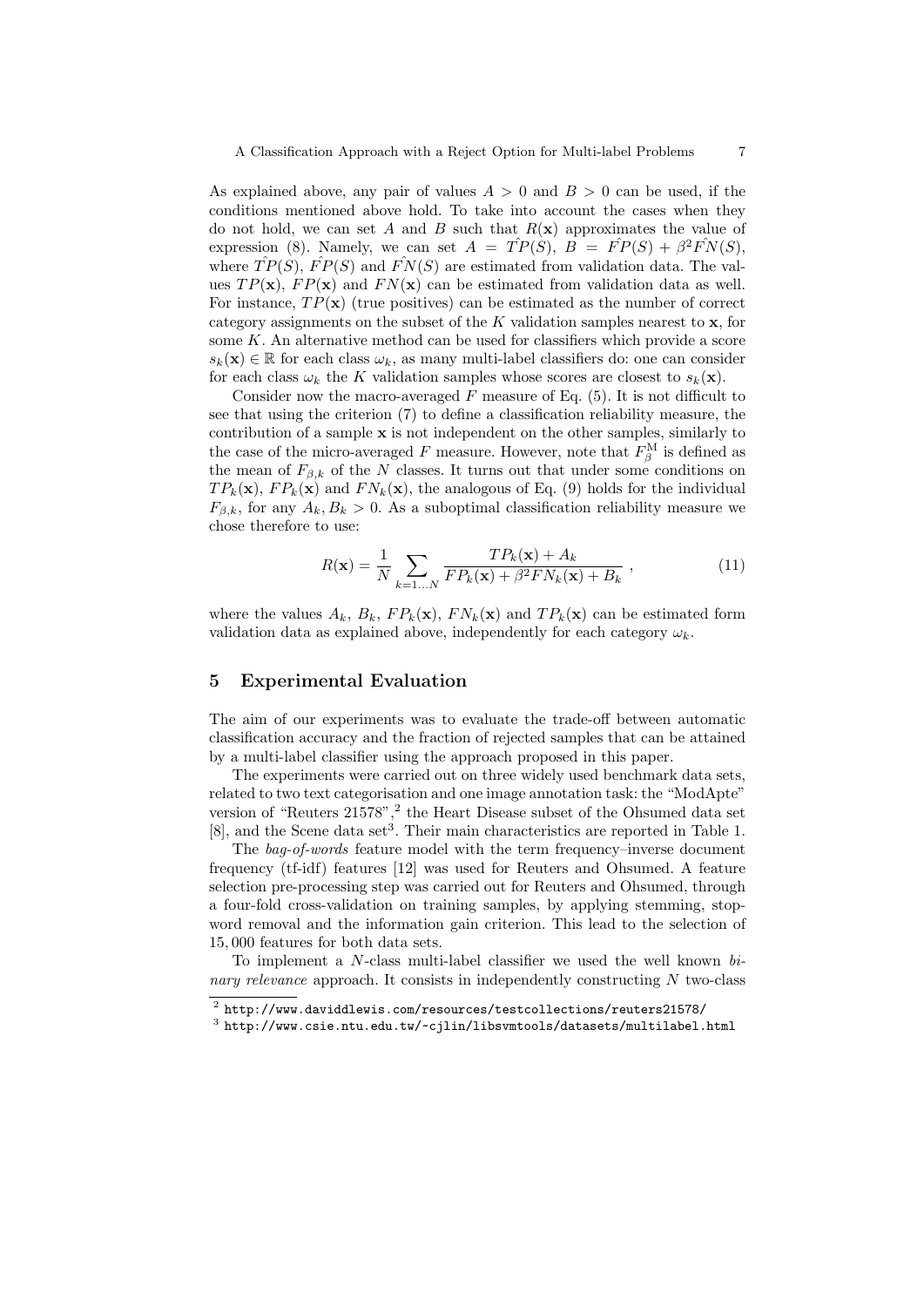| Data set                            | Reuters   | Ohsumed                                     | Scene    |
|-------------------------------------|-----------|---------------------------------------------|----------|
| N. of training samples              | 7769      | 12775                                       | 1211     |
| N. of testing samples               | 3019      | 3750                                        | 1196     |
| Feature set size                    | 18157     | 17341                                       | 295      |
| N. of classes                       | 90        | 99                                          | 6        |
| Distinct sets of classes            | 365       | 1392                                        | 14       |
| N. of labels per sample (avg./max.) | 1.23 / 15 | 1.492 / 11                                  | 1.06 / 3 |
| N. of samples per class (min./max.) |           | $1.3E-4 / 0.37$ 2.4E-4 / 0.25 0.136 / 0.229 |          |

Table 1. Characteristics of the three data sets used in the experiments.

classifiers using the one-vs-all strategy [12, 13]. We used as the base two-class classifier a support vector machine (SVM) implemented by the libsvm software [3]. A SVM linear kernel was used for Reuters and Ohsumed, as it is considered the state of the art classifier for text categorisation tasks. A radial-basis function (RBF) kernel was used for Scene instead. The C parameter of the SVM learning algorithm was set to the libsvm default value of 1. The  $\sigma$  parameter of the RBF kernel, defined as  $K(\mathbf{x}, \mathbf{y}) = \exp(-||\mathbf{x} - \mathbf{y}||^2/2\sigma)$ , was estimated by a four-fold cross-validation on training samples.

Since the output of a SVM is a real number, a threshold has to be set to decide whether labelling or not an input sample as belonging to the corresponding class. The N threshold values can be chosen as the ones which optimise the considered performance measure. In these experiments we used the F measure with  $\beta = 1$ . To maximise the macro-averaged  $F$  measure of Eq.  $(5)$ , it is known that the threshold can be set by independently maximising the individual  $F$  measure of each class, Eq. (1) [15]. No optimal algorithm exists for maximising the microaveraged F measure instead. We used the suboptimal iterative maximisation algorithm recently proposed in [5]. In both cases the thresholds were estimated through a five-fold cross-validation on training data.

In the experiments several values of the rejection rate  $r_{\text{max}}$  were considered, ranging in  $[0, 0.3]$  with a step of 0.05. For each  $r_{\text{max}}$  value, we implemented a decision rule with the reject option by using the reliability measures  $R(\mathbf{x})$ of Eq. (10) and Eq. (11), respectively when the micro- and macro-averaged  $F$ measure was used. For any input sample  $x$ , the values of  $TP$ ,  $FP$  and  $FN$ in  $R(\mathbf{x})$  were estimated using the scores  $s_k(\mathbf{x}), k = 1...N$  of the SVMs, as described in Sect. 4. To this aim, we estimated the score distribution for each class on training samples, using 20 bins histograms, where the bins correspond to disjoint intervals of the score range. The rejection threshold T was set to the value that lead to the desired rejection rate  $r_{\text{max}}$  on training samples. Note that for  $r_{\text{max}} = 0$  we obtain a standard multi-label classifier without a reject option.

For each data set ten runs of the experiments were carried out, using 80% of the patterns of the original training set. To this aim, ten different training sets were obtained by randomly partitioning the original one into ten disjoint subsets of identical size, and using at each run only eight partitions as the training set. The original test set was used at each run.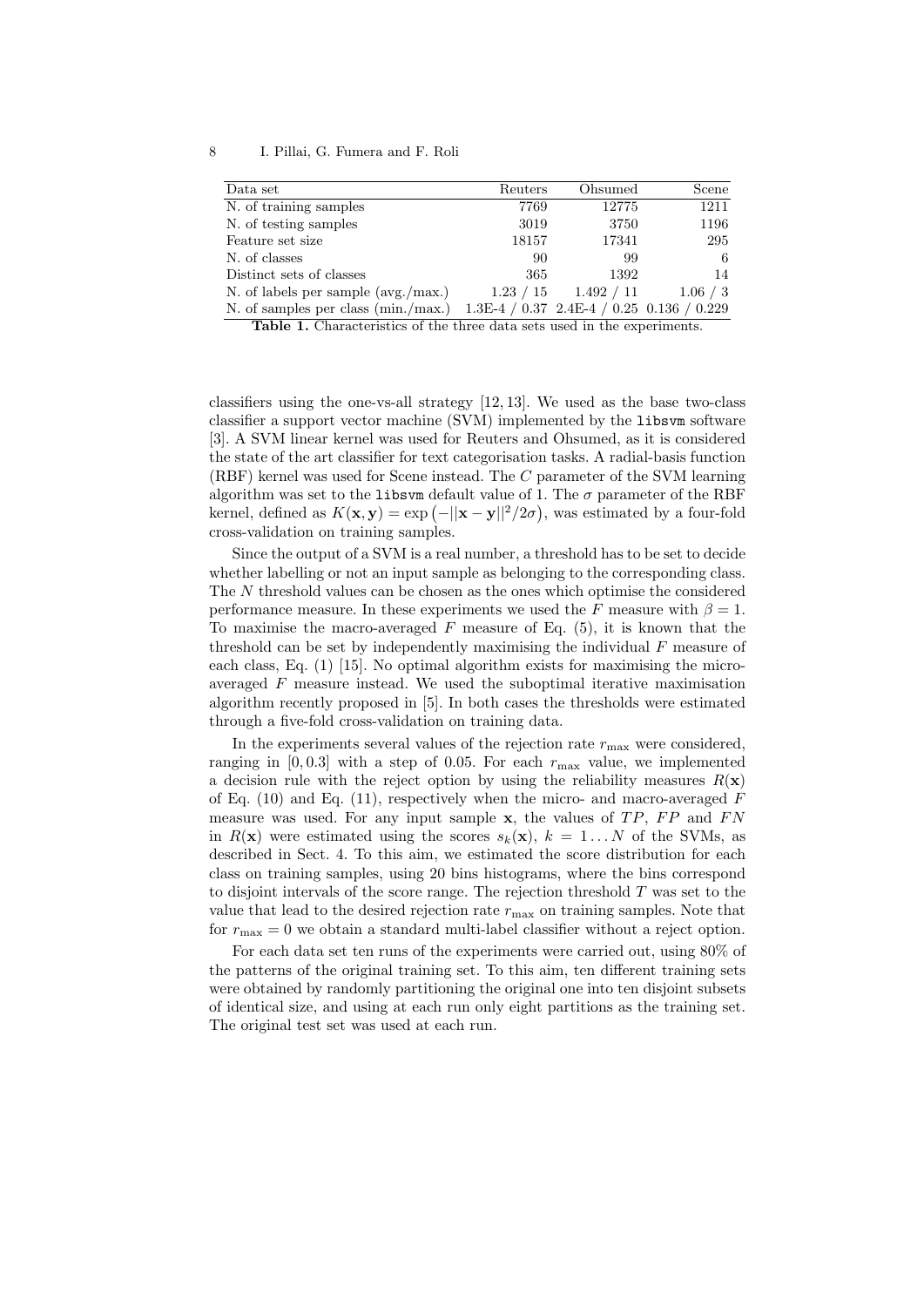

**Fig. 1.** Test set averaged  $F_1^m$  (left) and  $F_1^M$  (right) versus the rejection rate on the three data sets. The standard deviation is denoted by vertical bars.

In Fig. 1 we report the average micro- and macro-averaged  $F$  measure over the ten runs, as a function of  $r_{\text{max}}$ . The standard deviation is also reported as vertical bars. Note that the decision thresholds of the N two-class SVM classifiers were computed by optimising the same performance measure (either the microor macro-averaged  $F$  measure) used to evaluate the classifier performance.

The results in Fig. 1 show that the classification accuracy attained on nonrejected samples always increases as the rejection rate increases. In particular, rejecting up to 30% of the samples, the accuracy improvements are quite remarkable for the micro-averaged  $F$  measure, and also for the macro-averaged one in the Scene data set, taking also into account the small standard deviation. Another relevant result is that the rejection rate observed in the test set was always very close to the desired rejection rate  $(r_{\text{max}} = 0.5, 1.0, 1.5, 2.0, 2.5, 3.0)$ , which was set on training samples through the choice of the threshold  $T$ . This can be seen in Fig. 1, where the rejection rates correspond to the position of the standard deviation bars.

# 6 Conclusions

We proposed two approaches to implement a reject option in multi-label classifiers, aimed at reducing the manual annotation time in tasks like text categorisation and image annotation (either by using the tagging or browsing approach), attaining at the same time a higher classification accuracy on automatically classified samples than the one which can be obtained without a reject option. We also derived a classification reliability measure to decide whether a sample has to be rejected or not, for the case when the tagging approach is used, with the aim of maximising both the macro- and micro-averaged  $F$  measure on non-rejected samples. Reported experimental results related to text categorisation and image annotation tasks provided evidence that the proposed approach can allow to significantly improve the accuracy of an automatic classifier, even when only 30% of samples are rejected and must be manually labelled.